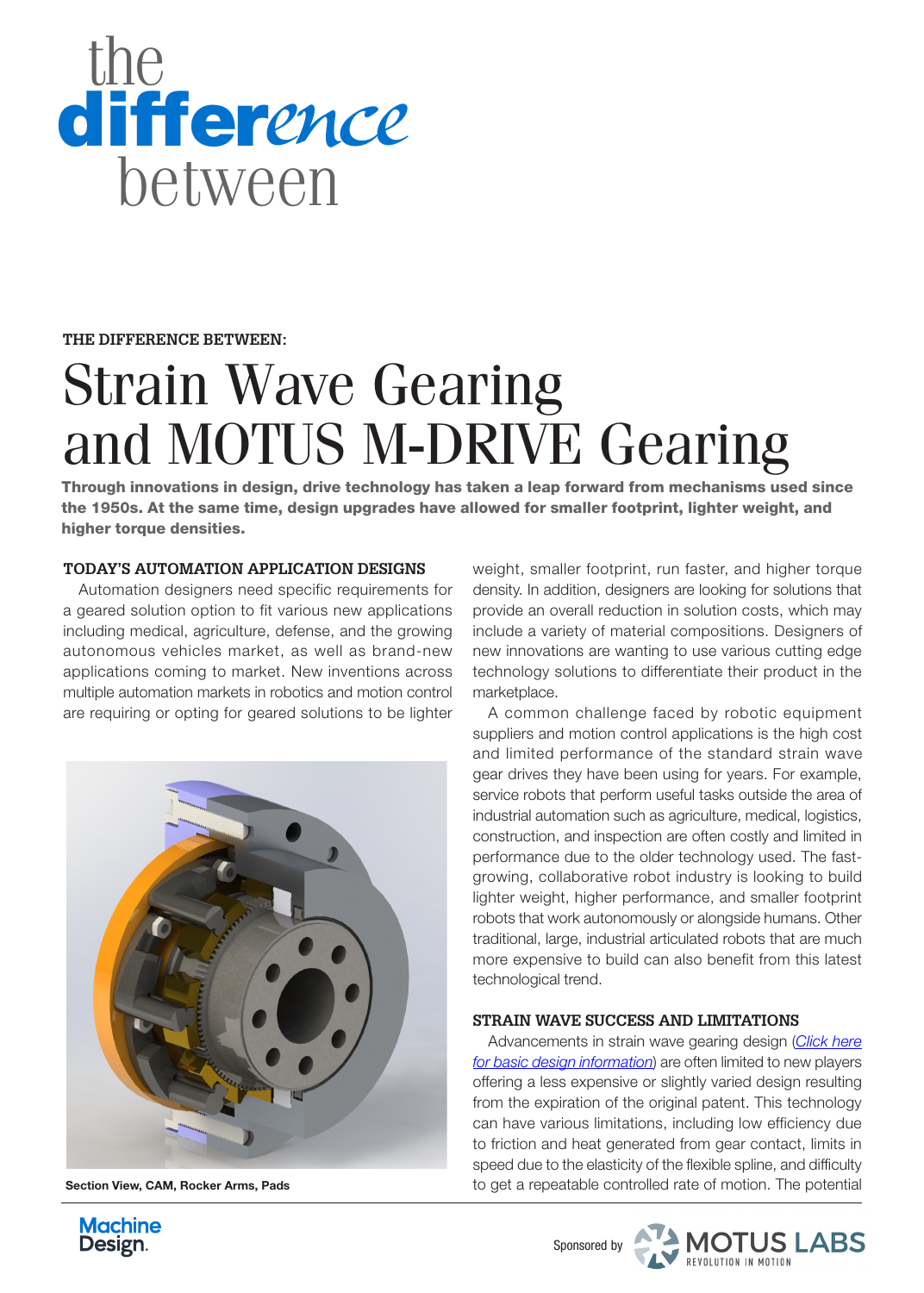for these limitations means that reliability can be a concern and can lead to the need for early replacement of the drive.

### **NEW APPROACH TO GEAR ARCHITECTURE**

the

difference between

In the drive toward improving standard strain wave designs, Carlos Hoefken, CTO and Founder of Motus Labs, brought his knowledge as a robot systems integrator to the current strain wave drive concept. Frustrated with the high cost and limited specifications of current gear-drive technology, Carlos was determined to develop a smarter solution and worked with the Motus Labs team that studied the functionality of human and non-human body movement to come up with their innovative gear design. The result is his unique, breakthrough precision transmission architecture that currently holds nine U.S. patents issued and additional U.S. and international patents pending.

M-DRIVE design has replaced the age-old brute-force gear teeth of standard strain wave drives (see Sidebar I: Inside M-DRIVE Technology). Utilizing a CAM driven design, along with custom software tools, Motus Labs can precisely control multiple gear pads to not only provide outstanding torque density but also to eliminate backlash and minimize lost motion. This technology allows the use of a variety of materials, depending on specific needs for weight, cost, or material-specific applications. M-DRIVE technology enables high torque densities in a compact, lightweight package. (*Click here: <https://motus-labs.com/how-it-works/>for a 360-degree animation.*)

Unlike strain wave drives, the M-DRIVE does not rely on the rolling engagement of involute gearing; rather, the CAM-drive gear blocks provide up to 80% engagement of the output ring surface area, which distributes load stresses over a much larger surface area. An increase in



An example of M-DRIVE technology.

load distribution enables an increase in torque density for a given unit size. (*[Click here](https://southcomm-my.sharepoint.com/personal/mhunt_endeavorb2b_com/Documents/Desktop/Motus_Whitepaper_12_2020.pdf) to read the white paper:* "*[Motus](https://southcomm-https://motus-labs.com/wp-content/uploads/2021/02/Motus_Whitepaper_12_2020-1.pdf)  [Labs M-DRIVE Brings Value to the Robotics Industry](https://southcomm-https://motus-labs.com/wp-content/uploads/2021/02/Motus_Whitepaper_12_2020-1.pdf)*")

The angular transmission error of strain wave drives typically varies periodically, with the primary component at twice per input revolution. This creates a vibration at 2x the input frequency. Thus, in the case of strain wave drives, it is often necessary to use a larger drive to maintain the same load capability. This introduces additional weight and cost to the application.

Due to the patented technology implemented, the M-DRIVE technology does not exhibit a 2x torsional resonance like strain wave drives.

The elasticity of the flexible spline inside a strain wave drive can introduce mechanical resonances and instabilities. The workaround for this is to use a larger drive size since it



Figure 1: Rocker arm mechanism for ML1000.

## INSIDE M-DRIVE TECHNOLOGY

**THE M-DRIVE IS** a speed reducer utilizing CAM technology to generate precise, programmable motion of the individual gear pads. The unique combination of radial and axial CAM profiles within a single component provides for the unique motion while ensuring correct timing of all internal parts. The CAM profiles, which are generated utilizing Motus Labs' propriety software, can be adjusted for multiple motion profiles, making the M-DRIVE readily adjustable for various applications. In addition to providing large contact surfaces for optimized rigidity and longevity, the patented technology allows for high reduction ratios in a single stage.